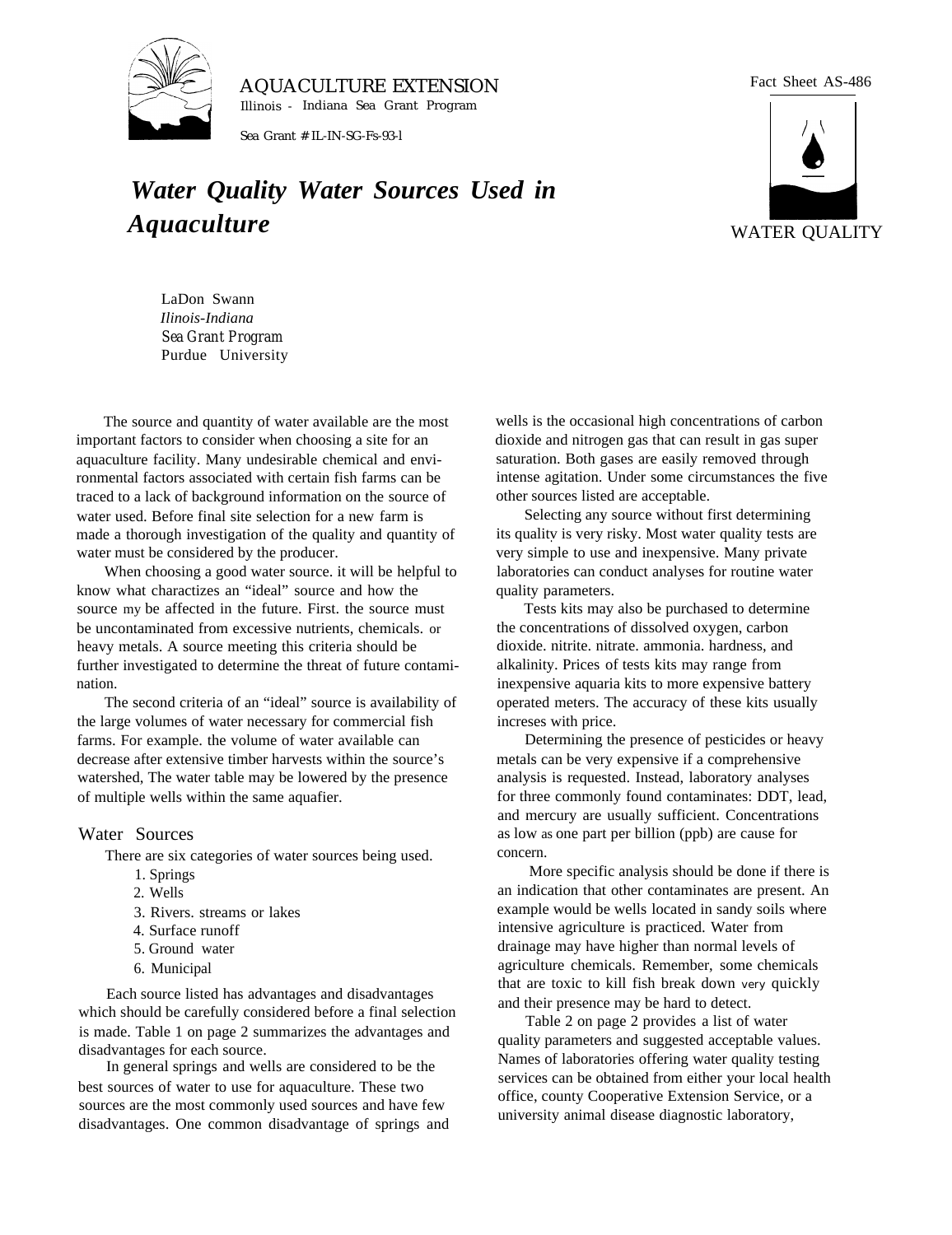**Table 1. Comparisons of the advantages and disadvantages of commonlv used water sources. Sources are listed by overall rank according to the most desirable characteristics. Reference to contaminates may include pesticides, organic matter, sediments, metals, wild fish, or insects. Reference to dissolved gasses include carbon dioxide, nitrogen, methane, and hydrogen sulfide.**

| <b>Source</b>               | <b>Advantages</b>                                                                                                                                    | <b>Disadvantages</b>                                                     |
|-----------------------------|------------------------------------------------------------------------------------------------------------------------------------------------------|--------------------------------------------------------------------------|
| <b>Springs</b>              | .Constant temperature<br>• May not require pumps<br>• Few contaminates                                                                               | • May require pumping<br>May contain dissolved gasses<br>.Inexpensive    |
| Wells                       | .Constant temperature<br>Few contaminates                                                                                                            | • Requires pumping unless artesian wells<br>May contain dissolved gasses |
| Rivers, streams<br>or lakes | • May contain contaminates<br>May be readily available.<br>• Excessive nutrients possible<br>.Inexpensive                                            |                                                                          |
| Surface or runoff           | May contain contaminates<br>$\cdot$ Inexpensive<br>• Susceptible to draughts or floods<br>• Requires 5-7 acre watershed<br>per surface acre of water |                                                                          |
| <b>Ground</b> water         | •Inexpensive                                                                                                                                         | • Ponds hard to drain<br>If wetland will require permit.                 |
| <b>Municipal</b>            | .High quality                                                                                                                                        | • May contain toxic chlorine or chloramines<br>• Expensive               |

## **Table 2. Suggested chemical values for water sources. Concentrations are in parts per million except for pH. Source for of information in this table is from** *Fish Hatchery Management. 1982.* **U.S. Department of Interior.**

| Parameter                                | <b>Value</b>                 |
|------------------------------------------|------------------------------|
| Dissolved oxygen                         | 5-saturation                 |
| Carbon dioxide                           | $0-10$                       |
| Total Alkalinity (as CaC0 <sup>3</sup> ) | 50-400                       |
| % as carbonate                           | $0 - 40$                     |
| % as bicarbonate                         | 75-100                       |
| pH                                       | 6.5-8.0 (cold water species) |
|                                          | 6.5-9.0 (warm water species) |
| Manganese                                | $0 - 0.01$                   |
| Iron (total)                             | 0-0.15 (cold water species)  |
|                                          | 0-0.5 (warm water species)   |
| Phosphorous                              | $0.01 - 3.0$                 |
| <b>Nitrates</b>                          | $0 - 3.0$                    |
| Nitrite                                  | $0 - 0.5$                    |
| Un-ionized ammonia                       | $0. -0.05$                   |
| Zinc                                     | $0 - 0.05$                   |
| Hydrogen sulfide                         | $0.00\,$                     |
| Mercury                                  | 0.000                        |
| Lead                                     | 0.000                        |

 $\overline{a}$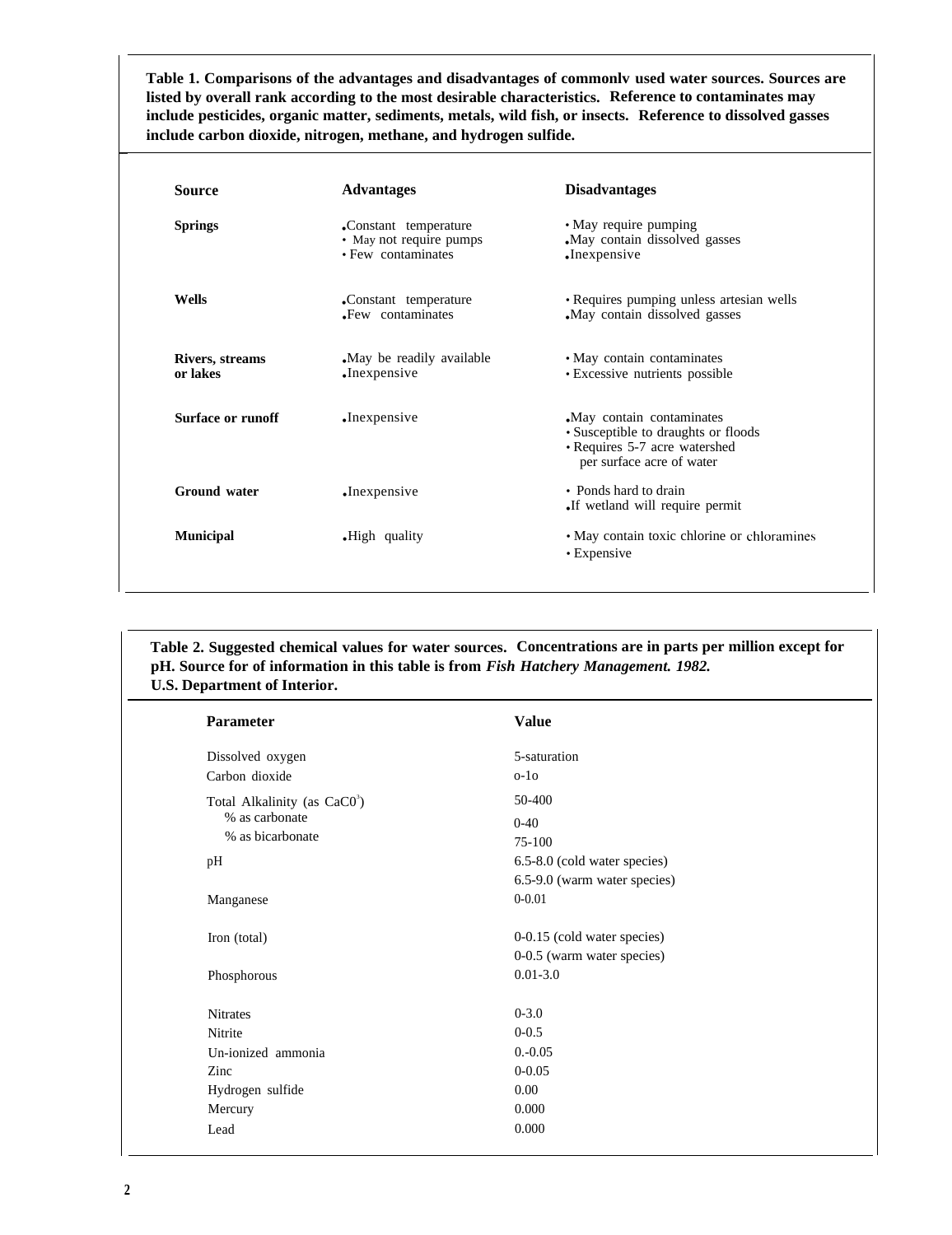From Table 2, it should be mentioned that parameters such as dissolved oxygen, carbon dioxide, chlorine, and chloramines will vary widely among water sources. Initial examinations for oxygen and carbon dioxide are normally meaningless because each can be easily manipulated through mechanical means. Nitrate levels are a combination of ammonia, nitrite, and nitrate. Chlorine and chloramines are used in municipal water supplies as disinfectants and are very toxic to fish. Each can be eliminated through additions of sodium thiosulfate ( lppm sodium thiosulphate per ppm of chlorine) for chlorine or sodium thiosulfate and biological filtration for chloramines. Heavy metals, such as mercury and lead, and pesticides are two other groups of contaminates in water sources. If present, the source should not be used.

The quantity of water needed for a commercial aquaculture facility varies with the production method used, type of aquaculture chosen, scale of operation, and species being produced. For example, the water requirement for a trout farm using raceways will be different than the water required to produce yellow perch in ponds.

In general, most prospective producers grossly underestimate the quantities of water needed for a commercial operation. As a rule, the minimum recommended quantity for a commercial operation using ponds is 25 gals. /min./acre. For raceways the minimum quantity recommended for a commercial operation is 500 gals./min. Even production systems that recycle water use large volumes of water. For example, a commercial operation with tanks totaling 500,000 gals. and exchanges 10% per day requires 5,000 gals. /day.

In conclusion, selecting a good source of water that will provide large quantities of high-quality water is one of the first steps to a successful aquaculture enterprise. Fish require large quantities of unpolluted water to grow rapidly and maintain their state of well-being.